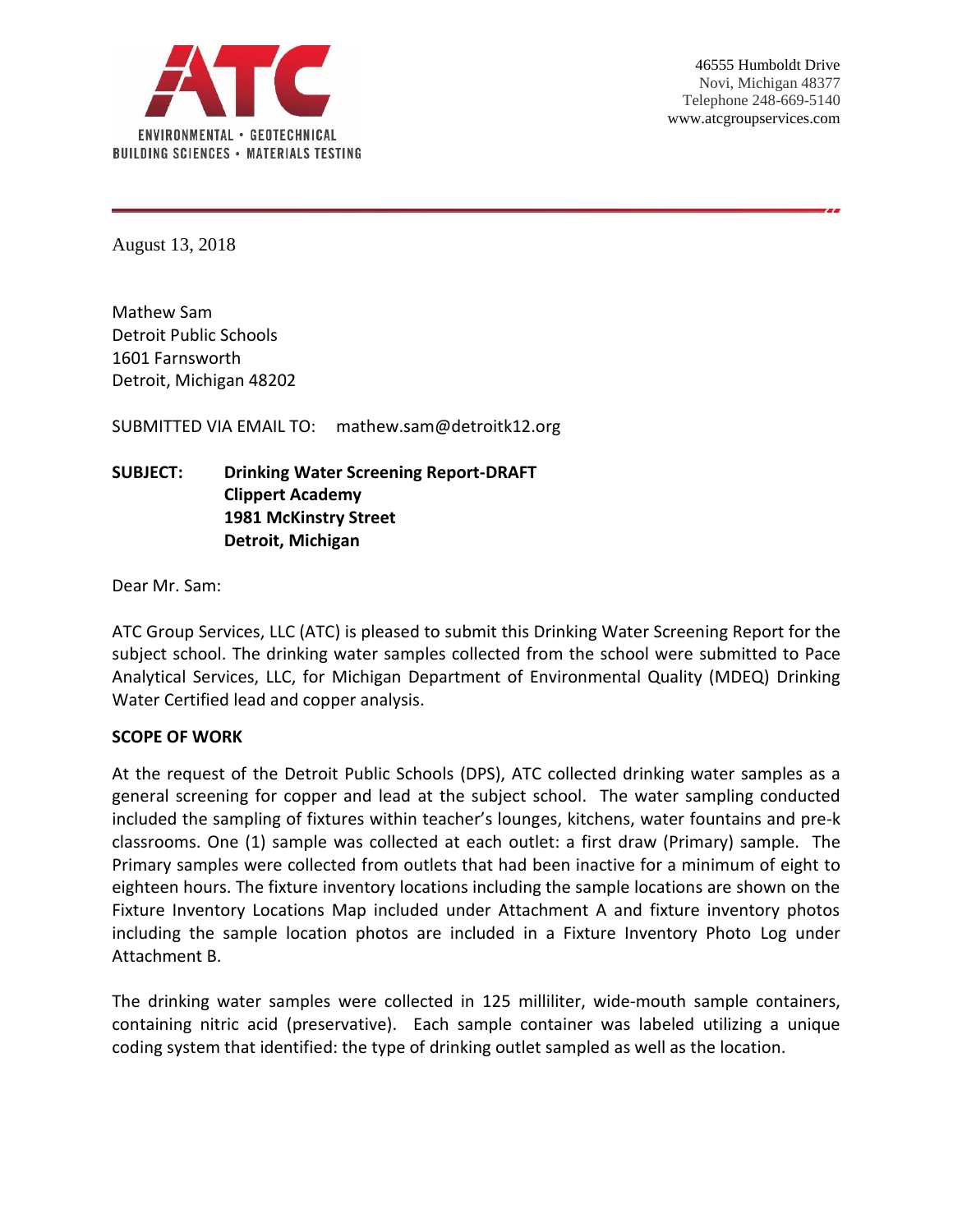

The samples were transported under chain of custody to Pace Analytical Services, LLC, located at 5560 Corporate Exchange Ct. SE Grand Rapids, MI for MDEQ drinking water certified lead and copper analysis, using analytical method EPA 200.8 rev 5.4.

### **FINDINGS**

Analytical results indicate that one (1) of the samples analyzed was above the EPA recommended limits of 15 micrograms per liter (ug/L) for lead. None of the samples analyzed were above the EPA recommended limits of 1300 micrograms per liter (ug/L) for copper. The table below summarizes the analytical results for the samples submitted. The laboratory analytical reports and chain of custody are provided in Attachment C.

| Sample Number        | Location                                   | Description       | <b>Total Lead</b><br>(ug/l)                                     | <b>Total Copper</b><br>(ug/l) |
|----------------------|--------------------------------------------|-------------------|-----------------------------------------------------------------|-------------------------------|
| 1-Kitchen-KF-1       | Kitchen                                    | KF (dish washing) | $<$ 1.0 ug/L                                                    | 87.1 ug/L                     |
| 1-Kitchen-KF-2       | Kitchen                                    | KF (hand washing) | $1.3 \text{ ug/L}$                                              | 233 ug/L                      |
| 1-Hall@Kitchen-DWF-3 | Hall near<br>kitchen/multi-purpose<br>room | DWF - Left        | $<$ 1.0 ug/L                                                    | $111 \text{ ug/L}$            |
| 1-Hall@Kitchen-DWF-4 | Hall near<br>kitchen/multi-purpose<br>room | DWF - Right       | $<$ 1.0 ug/L                                                    | $112 \text{ ug/L}$            |
| 1-105-KF-6           | Room 105 (teacher's<br>lounge)             | <b>KF</b>         | $3.7 \text{ ug/L}$                                              | 284 ug/L                      |
| 1-105-KF-7           | Room 105 (teacher's<br>lounge)             | KF (small sink)   | 18.8 ug/L                                                       | $147 \text{ ug/L}$            |
| 1-Hall@102-DWF-8     | Hall near room 102,<br>opposite restrooms  | <b>DWF</b>        | 4.6 $\frac{\text{u} \times \text{u}}{\text{u} \times \text{u}}$ | 524 ug/L                      |
| 2-Hall@204-DWF-9     | Hall left of room 204                      | <b>DWF</b>        | $1.8 \text{ ug/L}$                                              | 290 ug/L                      |
| 3-Hall@305-DWF-10    | Hall left of room 305                      | <b>DWF</b>        | $2.3 \text{ ug/L}$                                              | $2.3 \text{ ug/L}$            |

## Table 1 – Water Testing Results (August 13, 2018)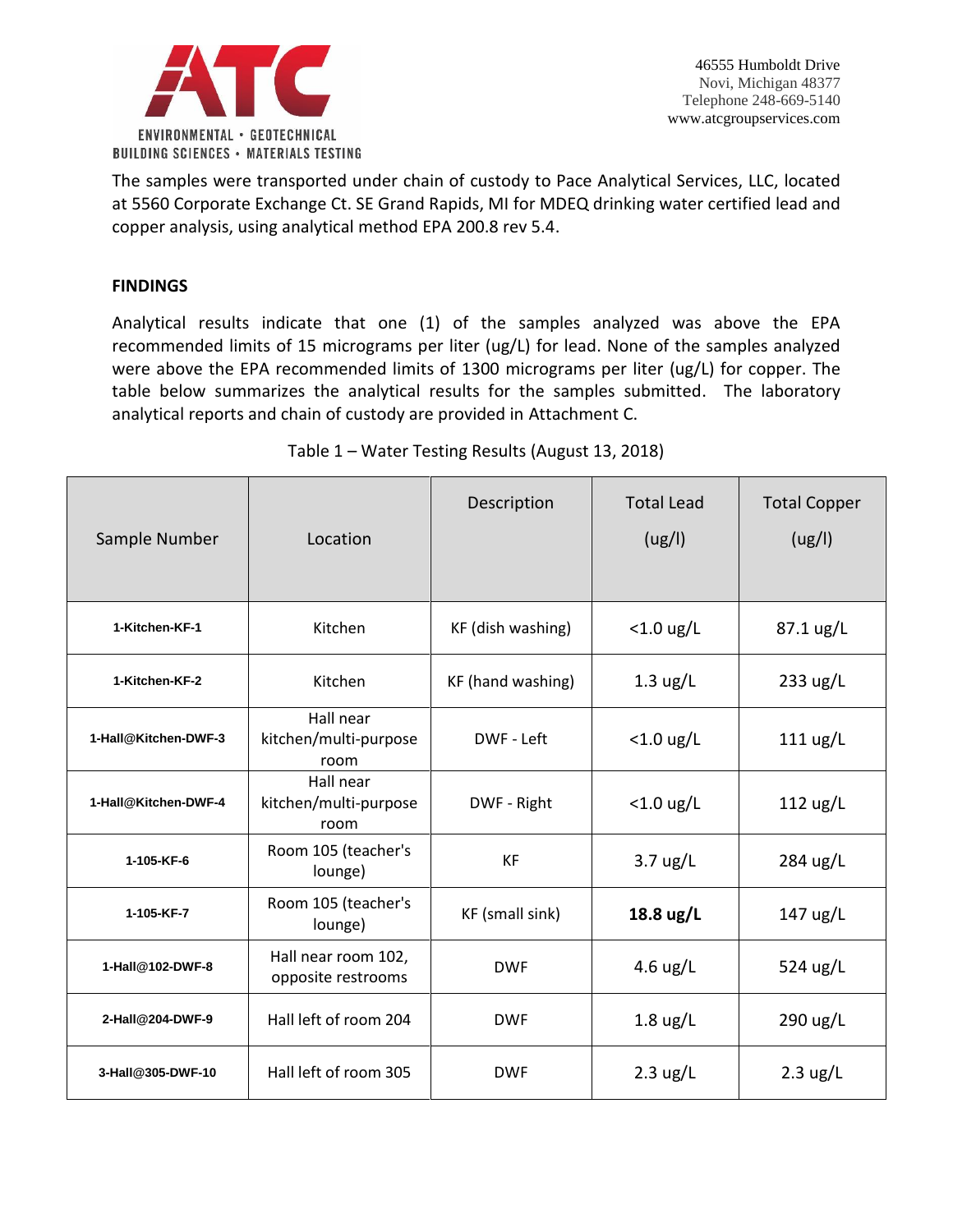

| Sample Number     | Location              | Description | <b>Total Lead</b><br>(ug/l) | <b>Total Copper</b><br>(ug/l) |
|-------------------|-----------------------|-------------|-----------------------------|-------------------------------|
| 3-Hall@304-DWF-11 | Hall left of room 304 | <b>DWF</b>  | $2.7 \text{ ug/L}$          | 545 ug/L                      |

### Key: NA - Not Analyzed

ug/L- micrograms per liter /parts per billion (ppb)

Analysis of a sample in the teacher's lounge indicates that lead levels were above the MCL. See recommendations below.

### **RECOMMENDATIONS**

For drinking water fixtures that exceed the MCL after the initial sampling, ATC recommends the following:

- 1. Implement a plan in accordance with MDEQ Guidance on Drinking Water Sampling for Lead and Copper, April, 2016 Version2; OR
- 2. Remove fixture from service.
- 3. Implement a flush plan for fixtures that exceed the MCL of the initial sample according to MDEQ Guidance and the EPA's 3T's for Reducing Lead in Drinking Water in Schools.

### **LIMITATIONS**

The sampling and analysis completed was: a preliminary screening for lead and copper only, to assess lead and copper concentrations (ug/L) at drinking water outlets in the school designated as high use by DPS, and may not be representative of all drinking water outlets within the school. If lead or copper concentrations were identified above their respective MCL's at any of the drinking water outlets tested, further review of the plumping system, fixtures affected, and testing may be completed to assess the source of the elevated levels of lead and/or copper, as well as, any other response actions deemed necessary by DPS.

Future drinking water evaluation and sampling in accordance with the recommendations may be predicated on applicable guidelines by the MDEQ or EPA and will be determined prior to developing a sampling plan for the school.